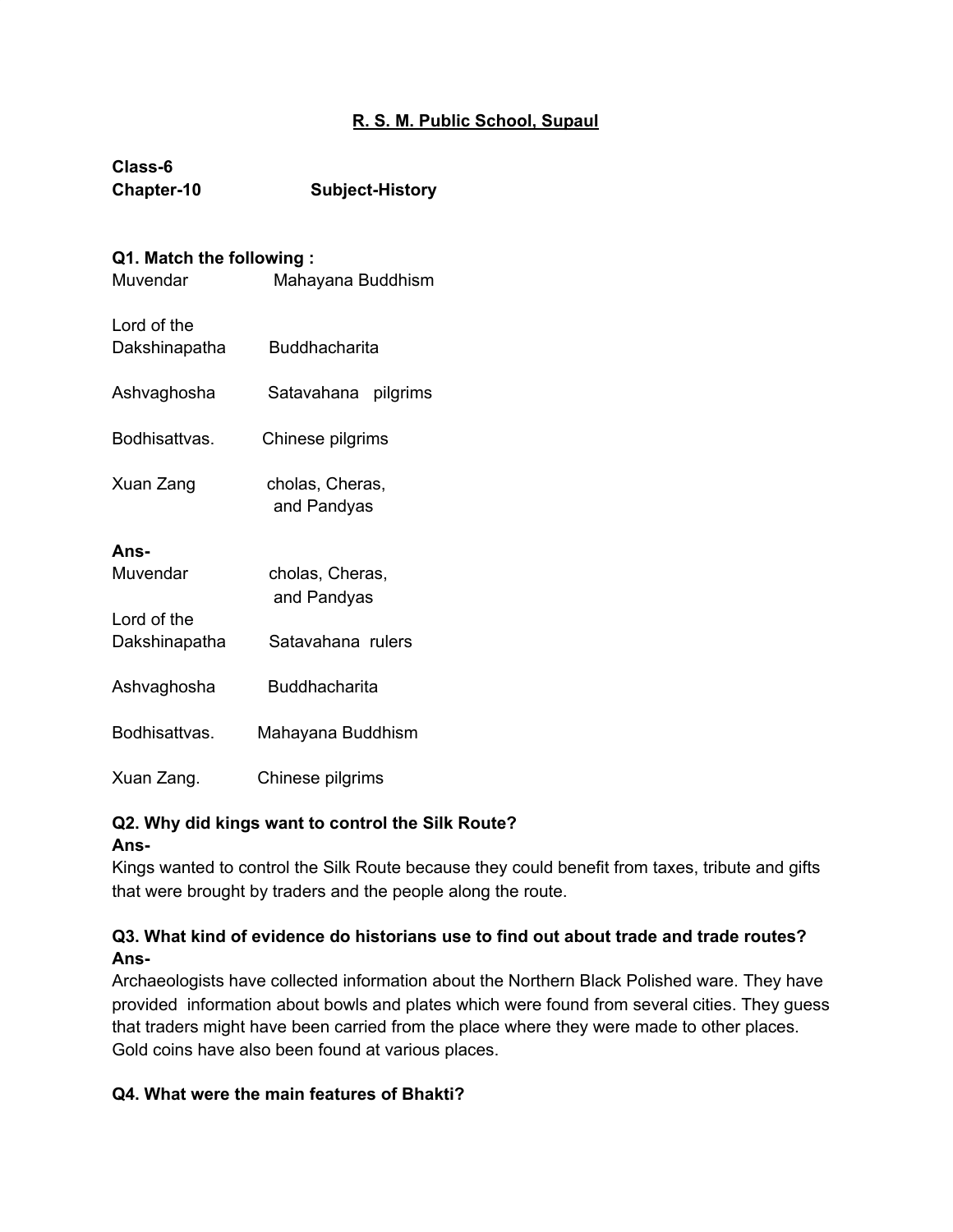### **Ans-**

Bhakti emphasised devotion and individual worship of a God or Godess rather than the performance of elaborate sacrifices. According to this system of belief, If a devotee worship the chosen deity with a pure heart the deity will appear in the form in which he or she may desire.

### **Q5. Discuss the reasons why the Chinese pilgrims came to India.**

### **Ans-**

The Chinese pilgrims comes to India to visit the places associated with the life and teachings to the Buddha as well as famous monasteries . They also spent time studying in Nalanda.

# **Q6. Why do you think ordinary people were attracted to Bhakti?**

## **Ans-**

Ordinary people were attracted to Bhakti because it was a devotion to a particular deity, eg-Shiva, Vishnu, Durga. Anybody whether rich or poor, belonging to the So called 'high' or 'low' caste, man and woman could follow the path of Bhakti. The people did not need to perform elaborate sacrifices.

### **Q7. List five things that you buy from the market. Which of these are made in the city / village in which you live and which are brought by traders from other areas? Ans -**

- (a) Foodgrains grow in the villages
- (b) Readymade garments made in the cities
- (c) Stationary garments made in the cities
- (d) Mobile phone, TV sets made in the cities
- (e) Sandalwood, Gems, gold, bales of black pepper brought by traders.

### **Q8. There are several major pilgrimages performed by people in India today. Find out about anyone of them and write a short description.**

### **Ans -**

(I) Visit to shrine or Temple or Dargah on foot or by bus or by train.

(ii) Visit to Tirupati or Vishwanath temple

(iii) Amarnath Ki Yatra ,one of the most ardous journey undertaken by the pilgrims. Amarnath Ki Yatra is one of the most journey undertaken by the pilgrims. Amarnath in the Himalayas has a natural Shivlinga made of ice. It is a sacred place for the Hindus.

### **MCQ**

### **Q1. Puhar was an important part on the -** east coast

- **Q2. The most fertile river valley was -** Kaveri
- **Q3. The capital of the Pandyas was -** Madurai

### **Q4. The Satavahana become an important dynasty in -** Western India